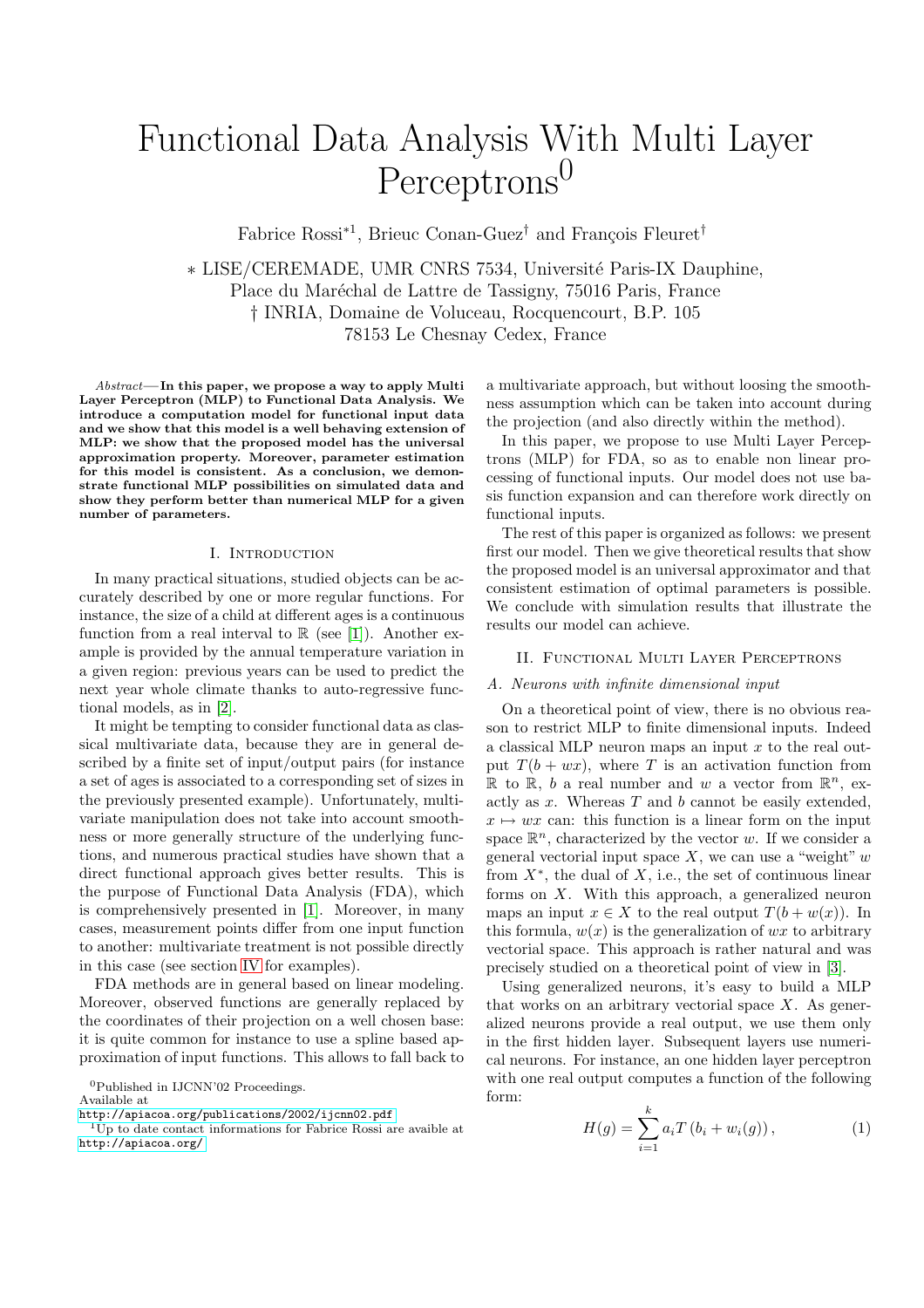where the  $a_i$  are real numbers, as well as the  $b_i$ , and  $w_i$ are continuous linear forms on X.

## B. Functional MLP

Of course, equation [1](#page-0-0) cannot be used directly, simply because it's not possible in general to manipulate linear forms on arbitrary vectorial spaces. In this paper, we consider only functional inputs, more precisely,  $X$  is a  $L^p(\mu)$  space, i.e. a set of measurable functions f from  $\mathbb{R}^n$ to  $\mathbb R$  such that  $\int |f|^p d\mu < \infty$ , where  $\mu$  is a finite positive Borel measure on  $\mathbb{R}^n$  (it's the observation measure, see following subsection). In this case, we know that a subset<sup>[2](#page-1-0)</sup> of the dual of  $L^p(\mu)$  can be identified to  $L^q(\mu)$ , where q is the conjugate exponent of  $p$ . Therefore, we can simplify weights which are no more linear forms but functions. Equation [1](#page-0-0) turns into:

$$
H(g) = \sum_{i=1}^{k} a_i T\left(b_i + \int w_i g d\mu\right), \qquad (2)
$$

<span id="page-1-1"></span>where the  $a_i$  are real numbers, as well as the  $b_i$ , and  $w_i$ are functions in  $L^q(\mu)$ .

# <span id="page-1-3"></span>C. Practical implementation

We still have two practical problems with equation [2:](#page-1-1) it is not easy to manipulate functions (i.e., weights) and we have only incomplete data (i.e., input functions are known only thanks to finite sets of input/output pairs).

The first problem can be solved by embedding numerical function approximators into generalized neurons. More precisely, for each weight we can use a parametric regressor, i.e., a function F from  $W \times \mathbb{R}^n$  to  $\mathbb{R}$ , where W is a compact subset of  $\mathbb{R}^j$ . F is assumed to be easily computable. By adjusting numerical parameters, i.e., by choosing  $w \in W$ , we can modify the weight function  $F(w, .)$ . It is possible for instance to use a numerical MLP for each parametric regressor, but it's not mandatory (Bsplines as well as trigonometric series can be interesting candidates).

Equation [2](#page-1-1) turns now into:

$$
H(g, w) = \sum_{i=1}^{k} a_i T\left(b_i + \int F_i(w_i, x) g(x) d\mu(x)\right), \quad (3)
$$

<span id="page-1-2"></span>where the  $a_i$  are real numbers, as well as the  $b_i$ , and  $w = (w_1, \ldots, w_k)$  are parameter vectors (from a finite dimensional space) for parametric regressors.

The second problem is partly solved thanks to the observation measure  $\mu$ . Indeed, each input function is in general only known at a finite number of measurement points. We assume that those measurement points are independent identically distributed random variables (defined on a probability space  $P$ ) and we denote  $P_X$  the

probability measure induced on  $\mathbb{R}^n$  by those random variables. This observation measure weights measurement points and it seems therefore natural to consider that  $\mu = P_X.$ 

If we denote  $(X_l)_{l \in \mathbb{N}}$  the sequence of random variables associated to measurement points for function  $q$ , the exact output for the functional MLP proposed by equation [3](#page-1-2) is replaced by the following sequence of random variables:

$$
\widehat{H}(g, w)^m = \sum_{i=1}^k a_i T\left(b_i + \frac{1}{m} \sum_{l=1}^m F_i(w_i, X_l) g(X_l)\right), \tag{4}
$$

where internal sums are approximations of:

$$
E(F_i(w_i, X)g(X)) = \int F_i(w_i, x)g(x)dP_X(x), \quad (5)
$$

if we denote  $X = X_1$ .

# D. Training

There is one practical problem left: how to train a functional MLP? We propose as for numerical MLP to rely on gradient based algorithms. Therefore, we need to be able to compute the derivative of the output of a generalized neuron with respect to its parameters. Under regularity assumptions, derivating the mapping  $w \mapsto$  $U(w) = T(b + \int F(w,.)gd\mu)$  is not a problem. Indeed, if we assume the partial derivative  $\frac{\partial F}{\partial w}$  exists  $\mu$ -almost everywhere, is measurable and is dominated by a positive function of  $L^q(\mu)$ , then the differential of U is given by:

$$
dU(w) =
$$
  
\n
$$
T'\left(b + \int F(w,.)gd\mu\right) \int \frac{\partial F}{\partial w}(w,x)g(x)d\mu(x) \quad (6)
$$

To compute the differential of the modeling error made by a functional MLP, we need to apply an extended backpropagation which is described in [\[4\]](#page-5-3). For simple network architecture such as the MLP one, the extended backpropagation simply adapts classical formulae to the case of arbitrary neurons for which the differential of the output with respect to the numerical parameters can be computed: we are exactly in this case.

# III. THEORETICAL RESULTS

## A. Universal approximation

One of the most important properties fulfilled by MLP is the universal approximation property: given a sufficiently regular function and a requested approximation precision, there exists an one hidden layer perceptron that computes a function which approximates the given function to the requested precision (see [\[5\]](#page-5-4) for one of the first results about universal approximation). In [\[3\]](#page-5-2), M. Stinchcombe extends universal approximation results to a very broad class of MLP, including MLP on almost arbitrary input spaces. The only practical drawback of those results

<span id="page-1-0"></span><sup>&</sup>lt;sup>2</sup>In fact, if  $p < \infty$   $L^q(\mu)$  can be exactly identified to the dual of  $L^p(\mu)$ , whereas  $L^1(\mu)$  can only be identified to a strict subset of the dual of  $L^{\infty}(\mu)$ .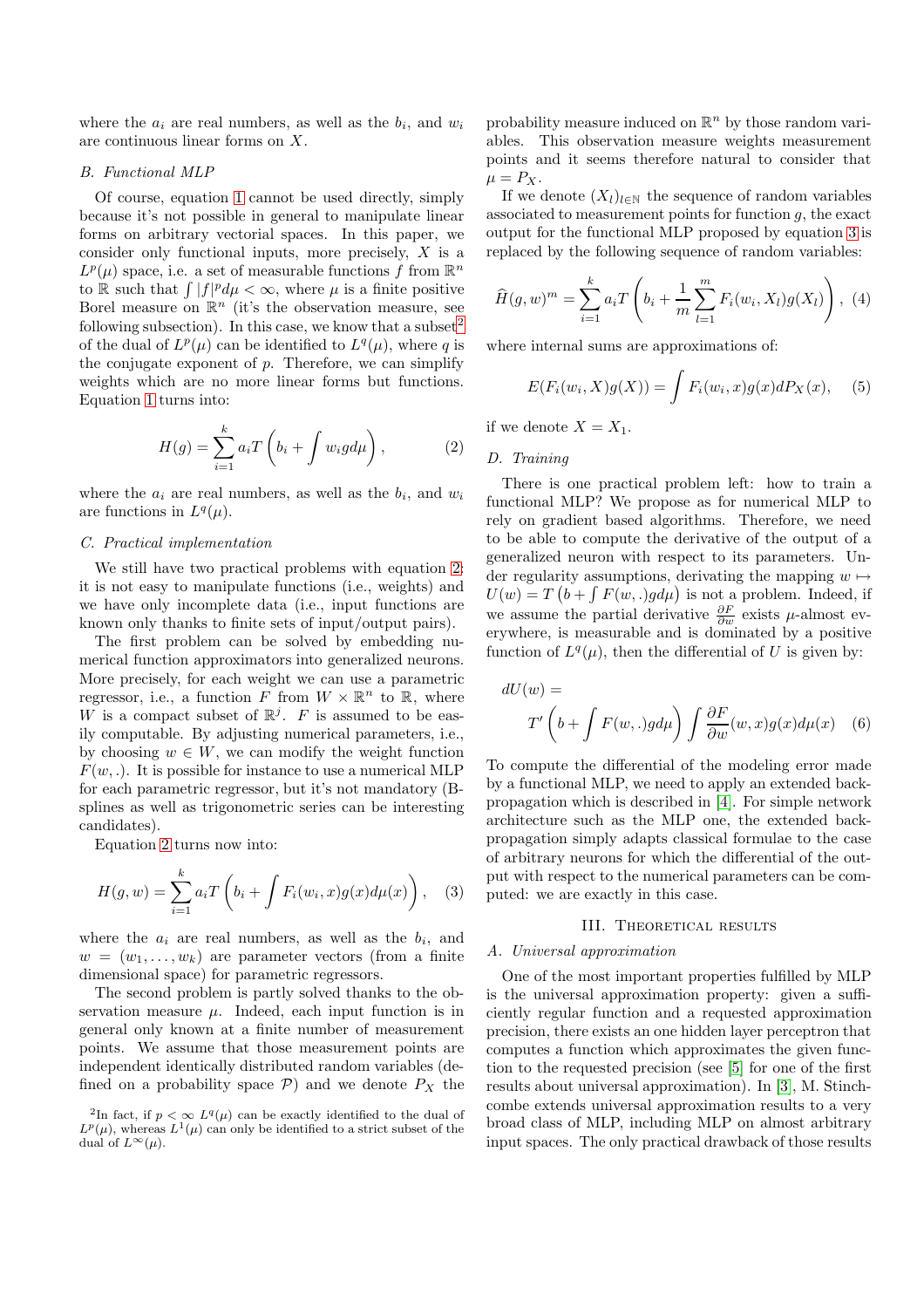is that they use very general hypotheses on approximation of linear forms on general vectorial spaces which are quite technical. In this section, we propose a simplified corollary of M. Stinchcombe's results which shows that our proposed model is an universal approximator.

<span id="page-2-0"></span>Corollary 1. Let  $1 \leq p \leq \infty$  be an arbitrary real number and q be the conjugate exponent of p. Let  $\mu$  be a finite positive Borel measure on  $\mathbb{R}^n$ . If  $p=1$ ,  $\mu$  is additionally assumed compactly supported. Let M be a subset of  $L^q(\mu)$ either that is dense in  $L^q(\mu)$  when  $p > 1$  or that contains a set which is uniformly dense on compacta in  $C(\mathbb{R}^n, \mathbb{R})$ when  $p = 1$ . Let T be a measurable function from  $\mathbb R$  to  $\mathbb R$ that is non polynomial and Riemann integrable on some compact interval (not reduced to one point) of  $\mathbb{R}$ .

Let K be a compact subset  $L^p(\mu)$  and f be a continuous function from K to R. Then for each  $\epsilon > 0$ , there is a functional MLP that computes g from  $K$  to  $\mathbb R$  so that  $|f - g|_{\infty} < \epsilon$ . The functional MLP uses T as activation function and elements of M as weight functions.

# Proof: See section [VI.](#page-5-5)

In practical situation,  $M$  is obtained thanks to parametric regressors. In particular, approximation results given by  $[6]$ ,  $[7]$ ,  $[3]$  allow to use numerical MLP to realize M for any  $p$ . The practical consequence of corollary [1](#page-2-0) is that given a continuous function from a compact subset of a functional space to  $\mathbb R$  and a requested approximation precision, there is a functional MLP based on embedded numerical MLP (or on other parametric regressors) that computes an approximation of the proposed function within the requested precision. The quite unexpected thing is that the approximating MLP uses a finite number of parameters despite the infinite dimension of the input space.

# B. Consistency

As explained in subsection [II-C,](#page-1-3) input functions are represented in general by a finite set of input/output pairs. Moreover, we have only a limited number of input examples. The problem is that when we estimate optimal parameters for a functional MLP using those limited information, we have no a priori reason to believe that the obtained parameters are correct approximation of the real optimal parameters which could be theoretically obtained if we had a complete knowledge.

This consistency problem has been assessed in [\[8\]](#page-5-8) for numerical MLP. Unfortunately, results of [\[8\]](#page-5-8) cannot be applied to our problem for two reasons: first, they explicitly ask to the MLP input to belong to a finite dimensional vector space; second, we have two approximation problems rather than one (we have limited inputs, but we have also a limited knowledge on each input).

On the mathematical point of view, our problem can be formalized as follows. We want to compute optimal parameters for an approximation task. For a given input function q, we know a desired output  $y \in \mathbb{R}$  (exten-

sion to  $\mathbb{R}^l$  is straightforward). We can use for instance a quadratic error, that is we want to minimize  $(H(g, w)-y)^2$ for all g. Theoretically, we can describe example functions and desired outputs as independent identically distributed realization of a sequence of random elements  $(G<sup>j</sup>, Y<sup>j</sup>)<sub>j\in\mathbb{N}</sub>$ defined on a probability space  $P$ . With this model, "true" optimal parameters for a functional MLP are minimizers of error expectation, i.e.:

$$
\lambda(w) = E\left( (H(G, w) - Y)^2 \right),\tag{7}
$$

where we denote  $G = G^1$  and  $Y = Y^1$ . Of course, other error measures can be used, but we always end up with the expectation of the cost for one example. Unfortunately,  $\lambda(w)$  cannot be exactly computed and is replaced by the following estimation (which is a random variable):

$$
\widehat{\lambda}_n(w) = \frac{1}{n} \sum_{j=1}^n (H(G^j, w) - Y^j)^2
$$
 (8)

Moreover, H cannot be exactly computed but is replaced by a finite sample estimation (which is also a random variable, see section [II-C\)](#page-1-3). Therefore, we can only manipulate the following quantity:

$$
\widehat{\lambda}_n^m(w) = \frac{1}{n} \sum_{j=1}^n (\widehat{H}(G^j, w)^{m^j} - Y^j)^2, \tag{9}
$$

where  $m = \inf_{1 \leq j \leq n} m^j$ . Let us call  $\widehat{w}_n^m$  a minimizer of  $\widehat{\lambda}_n^m(w)$  and  $W^*$  the set of minimizers of  $\lambda(w)$ . Estimated optimal parameters are realization of  $\hat{w}_n^m$ , whereas true<br>entimal parameters holong to  $W^*$ . We have the following optimal parameters belong to  $W^*$ . We have the following theorem:

Theorem 1. Under regularity assumptions on H and the cost function, we have:

$$
\lim_{n \to \infty} \lim_{m \to \infty} d(\hat{w}_n^m, W^*) = 0 \qquad P_X \ a.s. \tag{10}
$$

Proof: Proof is again omitted due to size constraints. It can be found in [\[9\]](#page-5-9).

Regularity assumptions on  $H$  are very technical (see [\[9\]](#page-5-9) for details), but can be summarized as follows: the error for one example, e.g.,  $d(g, w, y) = (H(g, w) - y)^2$  must be continuous with respect to the parameters and measurable with respect to the observations (input and output). Moreover,  $d(., w, .)$  has to be dominated uniformly on the parameter space by an integrable function. Similar conditions must be satisfied by embedded parametric regressors. Traditional sigmoid based MLP satisfy all the requested properties.

Because of the simplified presentation proposed here, an important fact might remain hidden: the consistency theorem does not request an uniform knowledge for each input function. The number of evaluation points and their position can depend on the input function. The only requirement is that evaluation points are independent identically distributed random variables.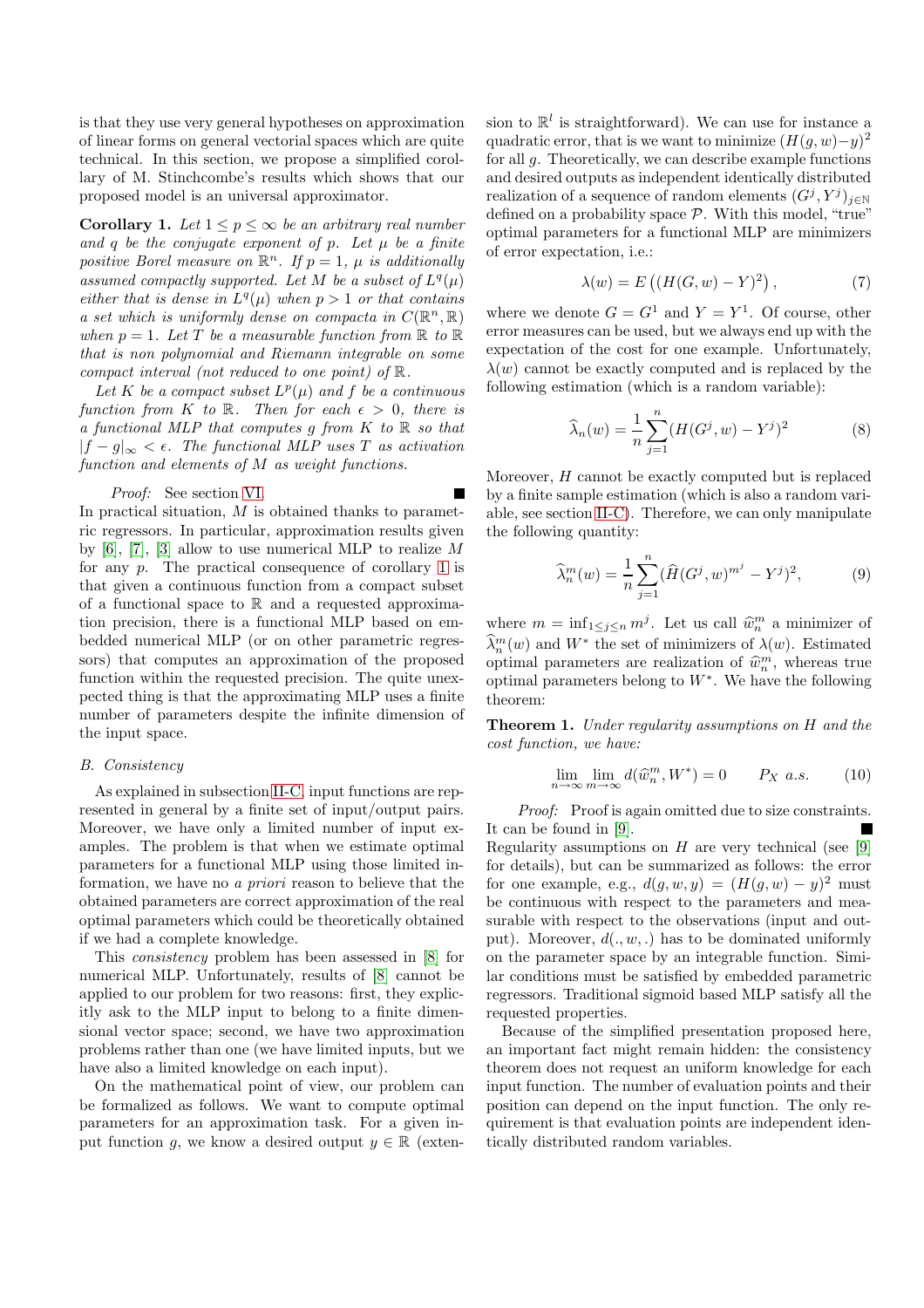The proposed theorem is a generalization of consistency results to functional MLP. The practical meaning is quite simple: optimal parameters estimated from limited data are consistent approximation of real optimal parameters, in the precise sense that the more data we have, the closer the estimated parameters are to the optimal ones.

## IV. Simulation results

<span id="page-3-0"></span>We present in this section simulation results based on artificial data.

## A. Function discrimination

We have tried our model on a simple discrimination problem: we ask to a functional MLP to classify functions into classes. Example of the first class are functions of the form  $f_d(x) = \sin(2\pi(x - d))$ , whereas function of the second class have the general form  $g_d(x) = \sin(4\pi(x-d)).$ 

For each class we generate example input functions according to the following procedure:

1.  $d$  is randomly chosen uniformly in [0, 1]

2. 25 measurement points are randomly chosen uniformly in [0, 1]

3. we add a centered Gaussian noise with 0.7 standard deviation to the corresponding outputs



<span id="page-3-1"></span>Figure [1](#page-3-1) give an example of both classes without the noise, whereas figure [2](#page-3-2) gives the corresponding actual data.

Training is done thanks to a conjugate gradient algorithm and uses early stopping: we used 100 training examples (50 of each class), 100 validation examples (50 of each class) and 300 test examples (150 for each class). Using 3 hidden functional neurons, we achieved 94.4 % recognition rate. Each functional neuron is built using 4 cubic B-splines centered at regularly spaced points in  $[0, 1]$  (we have therefore 4 real parameters to which we add one threshold). The functional MLP uses therefore a total of 19 numerical parameters.



<span id="page-3-2"></span>Examples of actual data for curve classification

We have compared the functional MLP approach to a numerical approach. It is obviously not possible to use directly functional data as an input to a numerical MLP, especially because evaluation points depend on the function. The simplest way to transform functions in a finite number of values is to use averaging. For this experiment, we have divided [0, 1] in four sub-intervals and we have transformed a function into four values: the mean of the function on each sub-interval. We have submitted the obtained data to a numerical MLP with 3 hidden neurons (using therefore 19 numerical parameters). The MLP has been trained exactly as the functional ones (using early stopping and with identical training sets up to the recoding). After training, we obtain 94.7% recognition rate, which is slightly better than the functional MLP.

We have conducted other similar experiments, with different functional generator (for instance  $f_d(x)$  =  $sin(4\pi(x-d))$  and  $g_d(x) = sin(6\pi(x-d))$ . The general behavior is always the same: functional and numerical MLP obtain similar performances. There is no obvious winner. We have presented a simulation in which numerical MLP give slightly better results, but for other input functions, the contrary is true.

Results of this experiment are a little bit disappointing, because the functional MLP does not outperform the numerical one. The main explanation is that the averaging strategy is quite well adapted to the data. With low dimensional input space for the studied functions, it is quite obvious that this kind of averaging strategy will give a correct representation of the function. When we use higher dimensional input spaces, the number of evaluation points needed to achieve a correct representation by a simple averaging technique is too important. As the next experiment will show, functional MLP will not suffer too much from this low volume of data.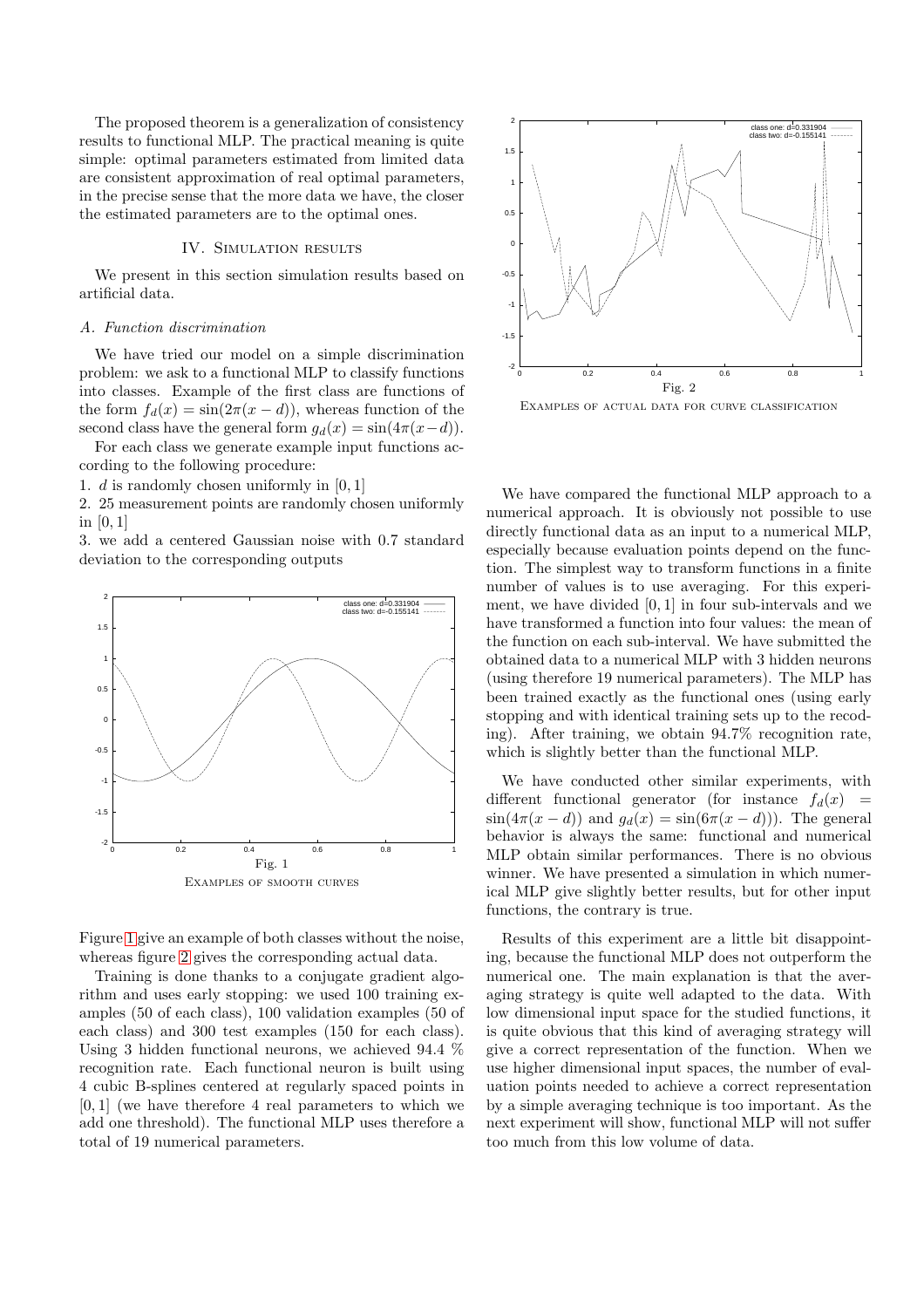

Examples of circle data with five circles (11111)



Examples of circle data with three circles (11010)

# <span id="page-4-0"></span>B. Circle counting

We have tried functional MLP on another difficult task. We define five small circles in the plane (radius is 0.1). Centers are uniformly spaced on a bigger circle (radius is 0.3). The five circles are represented on figure [3.](#page-4-0) We generate an input function as follows:

1. We first choose uniformly an integer from [0, 31]. The binary representation of this number,  $b_0b_1b_2b_3b_4$ , is used as the desired output for the currently generated input (we have therefore five output units). Moreover, each digit in the binary representation corresponds to a circle.

2. Then we choose 200 measurement points uniformly in  $[0, 1] \times [0, 1]$ . The output of the function at a given point is always 0 if the point falls out of the five small circles. If the point falls in small circle number  $i$ , the output of the function is  $b_i$ . For instance, figure [3](#page-4-0) is an observation of the input function for  $11111 = 31$  and figure [4](#page-4-1) corresponds to  $11010 = 26$ .

The goal of the functional MLP is to associate the function to the generating number translated into its binary representation. We have use embedded MLP to represent weight functions. Experiments have been conducted with 100 input functions for the training set as well as 100 input functions for the validation set. Final performances (after early stopping) were calculated on a test set with 300 examples. The following table summarizes experiments. Mean square error and recognition rate have been calculated on the test set. The recognition is obtained by thresholding the output neurons to 1 if the output is greater than 0.5, and to 0 on the contrary.

<span id="page-4-1"></span>

| hidden     | hidden    | weight | mean   | recognition |
|------------|-----------|--------|--------|-------------|
| functional | numerical | number | square | rate        |
| neurons    | neurons   |        | error  |             |
| 5          |           | 60     | 0.071  | 92%         |
|            |           |        | 0.059  | 97%         |
|            | Q         | 100    | 0.016  | 100%        |

We have tried to submit those data to a numerical MLP. As in the previous experiment, the simplest choice is to replace the sample data by average performed on a fixed grid (more sophisticated procedures might be used, as explained below). To do this, we have divided the square  $[0, 1] \times [0, 1]$  into  $r \times r$  regular sub-squares. We use a MLP with  $r^2$  inputs. Each input is the average output value of the example function on the considered square. For instance with the functional input data represented in figure [4,](#page-4-1) we obtain the following reduced input data (for  $r = 4$ ):

|                                                            | $x \in [0, \frac{1}{4}]$ | $\left[\frac{1}{4},\frac{1}{2}\right[$<br>$x \in$ | $x \in \left[\frac{1}{2}, \frac{3}{4}\right[$ | $x \in [\frac{3}{4}, 1]$ |
|------------------------------------------------------------|--------------------------|---------------------------------------------------|-----------------------------------------------|--------------------------|
| $y \in [0,$                                                |                          |                                                   |                                               |                          |
| $\left[\frac{1}{4},\frac{1}{2}\right]$<br>$\boldsymbol{y}$ |                          |                                                   |                                               |                          |
| $rac{3}{4}$<br>$\frac{1}{2}$ ,                             | 0.45                     | 0.24                                              | 0.056                                         |                          |
| o<br>y                                                     |                          |                                                   | $\rm 0.36$                                    |                          |

The desired output is encoded as for the functional MLP by 5 output units. We obtain the following results (training sets are identical for both methods):

| hidden  | weight | mean   | recognition |
|---------|--------|--------|-------------|
| neurons | number | square | rate        |
|         |        | error  |             |
|         | 80     | 0.053  | 94%         |
|         | 115    | 0.013  | 99%         |